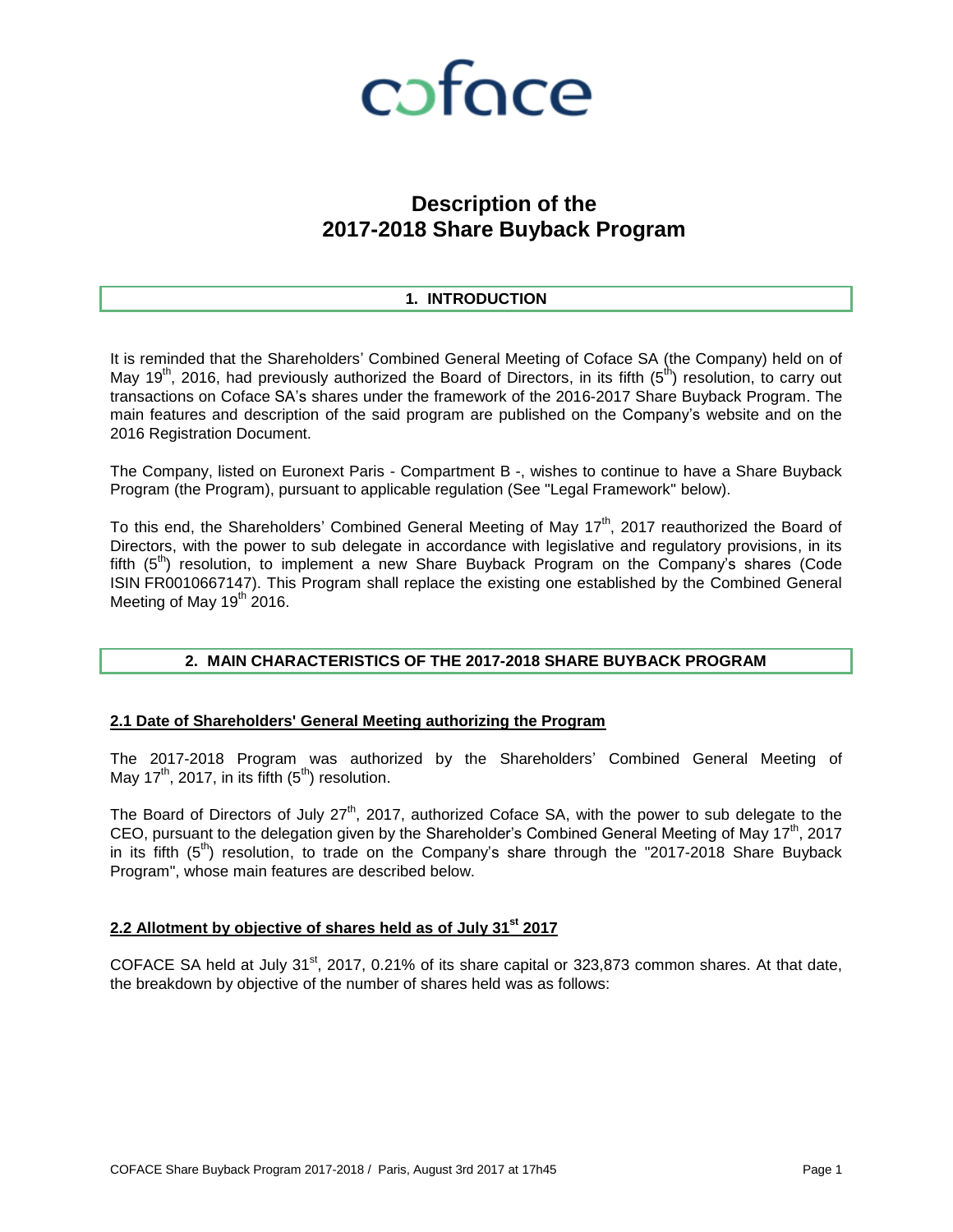# coface

| <b>Objectives</b>                                                                                                                                                                                                                                                                     | <b>Number of</b><br>own shares<br>held |
|---------------------------------------------------------------------------------------------------------------------------------------------------------------------------------------------------------------------------------------------------------------------------------------|----------------------------------------|
| a) ensure liquidity and boost the market for the Company's stock through an<br>investment service provider acting independently within the context of a liquidity<br>contract in compliance with the Charter of Ethics recognized by the French<br><b>Financial Markets Authority</b> | 131,922                                |
| b) allot shares to employees of the Company and in particular within the context:                                                                                                                                                                                                     |                                        |
| (1) of profit sharing;                                                                                                                                                                                                                                                                | 0                                      |
| (2) any stock option plan of the Company, pursuant to the provisions of<br>Articles L.225-177 et seq. of the French Commercial Code;                                                                                                                                                  | 0                                      |
| (3) any savings plan in compliance with Articles L.3331-1 et seq. of the<br>French Labour Code:                                                                                                                                                                                       | 0                                      |
| (4) any allocation of bonus shares pursuant to the provisions of Articles<br>L.225-197-1 et seq. of the French Commercial Code;                                                                                                                                                       | 191,951                                |
| as well as performing all hedging operations relating thereto, under the                                                                                                                                                                                                              |                                        |
| conditions provided for by the market authorities and at the times to be                                                                                                                                                                                                              |                                        |
| determined by the Board of Directors or the person acting upon its delegation                                                                                                                                                                                                         |                                        |
| TOTAL                                                                                                                                                                                                                                                                                 | 323,873                                |

#### **2.3 Objectives of the 2017-2018 Share Buyback Program**

Purchases and sales of the Company's shares may be made, by decision of the Board, to:

| <b>Authorized objectives</b>                                                                                                                                                                       |
|----------------------------------------------------------------------------------------------------------------------------------------------------------------------------------------------------|
| a) ensure liquidity and boost the market for the Company's stock through an investment service<br>provider acting independently within the context of a liquidity contract, in compliance with the |
| charter of ethics recognised by the French Financial Markets Authority                                                                                                                             |
| b) allocate shares to the corporate officers and employees of the Company and of other Group                                                                                                       |
| entities, in particular within the context of:                                                                                                                                                     |
| (i) employee profit sharing;                                                                                                                                                                       |
| (ii) any stock option plan of the Company, pursuant to Article L.225-177 et seq. of the French                                                                                                     |
| <b>Commercial Code;</b>                                                                                                                                                                            |
| (iii) any savings plan in compliance with Article L.3331-1 et seq. of the French Labour Code;                                                                                                      |
| (iv) any allocation of bonus shares pursuant to the provisions of Article L.225-197-1 et seq. of                                                                                                   |
| the French Commercial Code;                                                                                                                                                                        |
| as well as performing all hedging operations relating to these operations, under the conditions                                                                                                    |
| provided for by the market authorities, and at the times to be determined by the Board of Directors                                                                                                |
| or the person acting by delegation thereof                                                                                                                                                         |
| c) transfer the Company's shares when the rights attached to securities entitling their bearers,                                                                                                   |
| through reimbursement, conversion, exchange, presentation of a warrant or in any other manner,                                                                                                     |
| to the allocation of the Company's shares pursuant to current regulations are exercised,                                                                                                           |
| additionally, performing all hedging operations relating to these operations, under the conditions                                                                                                 |
| provided by the market authorities and at the times to be determined by the Board of Directors or                                                                                                  |
| the person acting by delegation of the Board of Directors                                                                                                                                          |
| d) keep the Company's shares and subsequently remit them as payment or trade within the                                                                                                            |
| context of any external growth operations                                                                                                                                                          |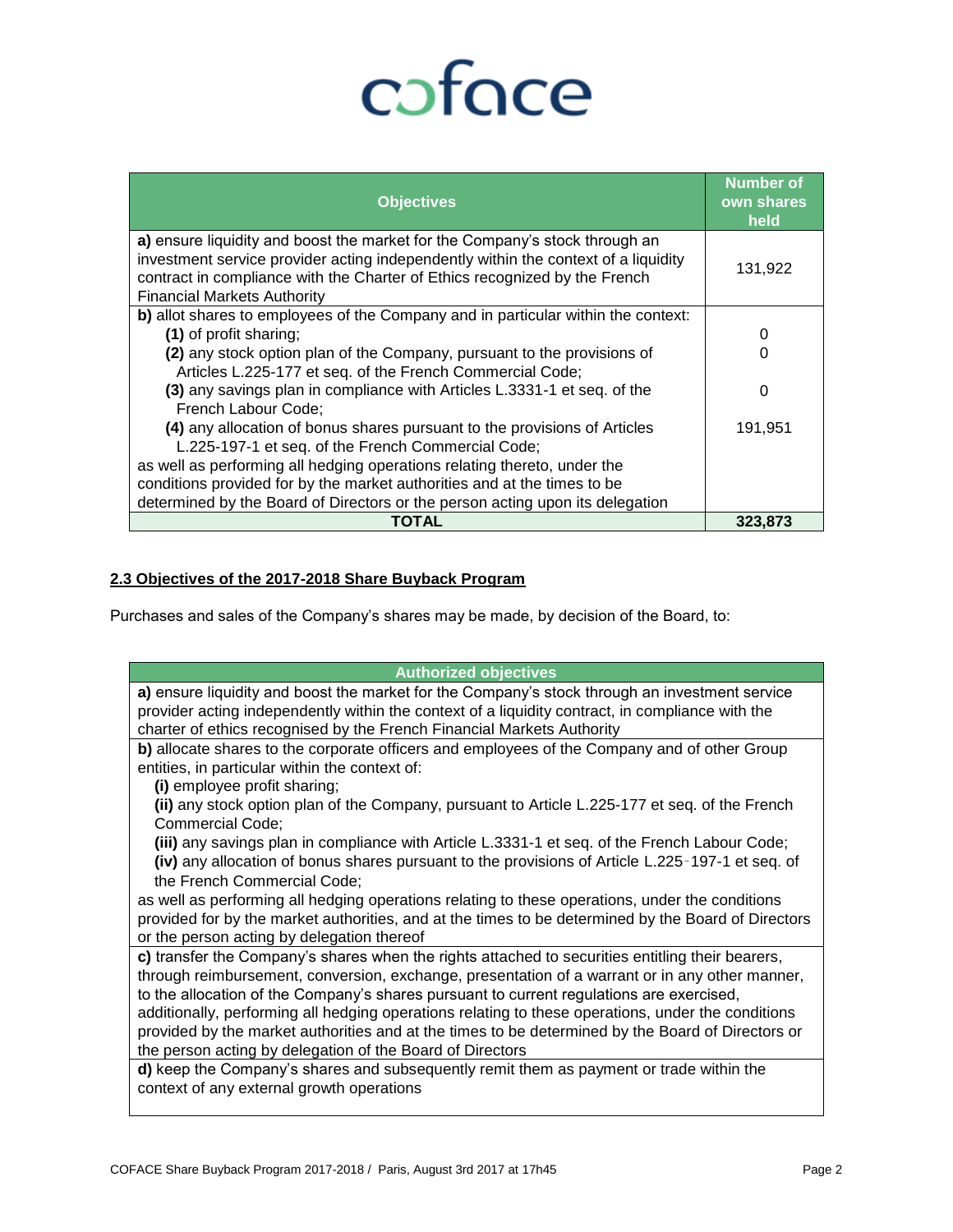

**e)** cancel all or part of the stock thus purchased

**f)** implement any market practice that may be authorised by the French Financial Markets Authority and, more generally, perform all operations in compliance with applicable regulations in particular with Regulation (EU) No 596/2014 of the European Parliament and of the Council of 16 April 2014 on market abuse (market abuse regulation)

#### **2.4 Maximum percentage of the share capital, maximum number of shares, maximum purchase price and characteristics of the shares that Coface SA intends to buyback**

#### **2.4.1 Characteristics of the shares that Coface SA intends to buyback**

| Common shares of the Company traded on Euronext Paris: |  |  |  |  |
|--------------------------------------------------------|--|--|--|--|
|                                                        |  |  |  |  |

|                             | 2016                                                                                                    |
|-----------------------------|---------------------------------------------------------------------------------------------------------|
| Trading                     | Euronext Paris (compartment B), eligible for deferred settlement<br>service (SRD)                       |
| ISIN code                   | FR0010667147                                                                                            |
| Reuters code                | COFA PA                                                                                                 |
| Bloomberg code              | COFA FP                                                                                                 |
| <b>Stock Market Indexes</b> | CAC Mid and Small, CAC All-tradable, CAC Small, CAC AllShares,<br>Euronext 150, Euronext CAC Financials |

#### **2.4.2 Maximum percentage of the share capital**

The Board of Directors can authorise, with the power to sub-delegate under the legal and regulatory conditions, in compliance with the provisions of Article L.225-209 et seq. of the French Commercial Code, the purchase of –in one or more instances and at the times to be determined by it - a number of shares of the Company not to exceed:

- (i) 10% the total number of shares composing the share capital, at any time whatsoever; or,
- (ii) 5% of the total number of shares subsequently composing the share capital if it concerns shares acquired by the Company in view of keeping them and transferring them as payment or exchange under a merger, spin-off or contribution operation.

These percentages apply to a number of shares adjusted, where appropriate, according to the operations that could impact the share capital subsequent to the Shareholders' Meeting of May  $17^{th}$  2017.

#### **2.4.3 Maximum number of shares**

COFACE SA is committed, by law, not to exceed the holding limit of 10% of its capital, the latter being, for information purposes, 15,724,823 shares as at July 31 $^{\rm st}$ , 2017.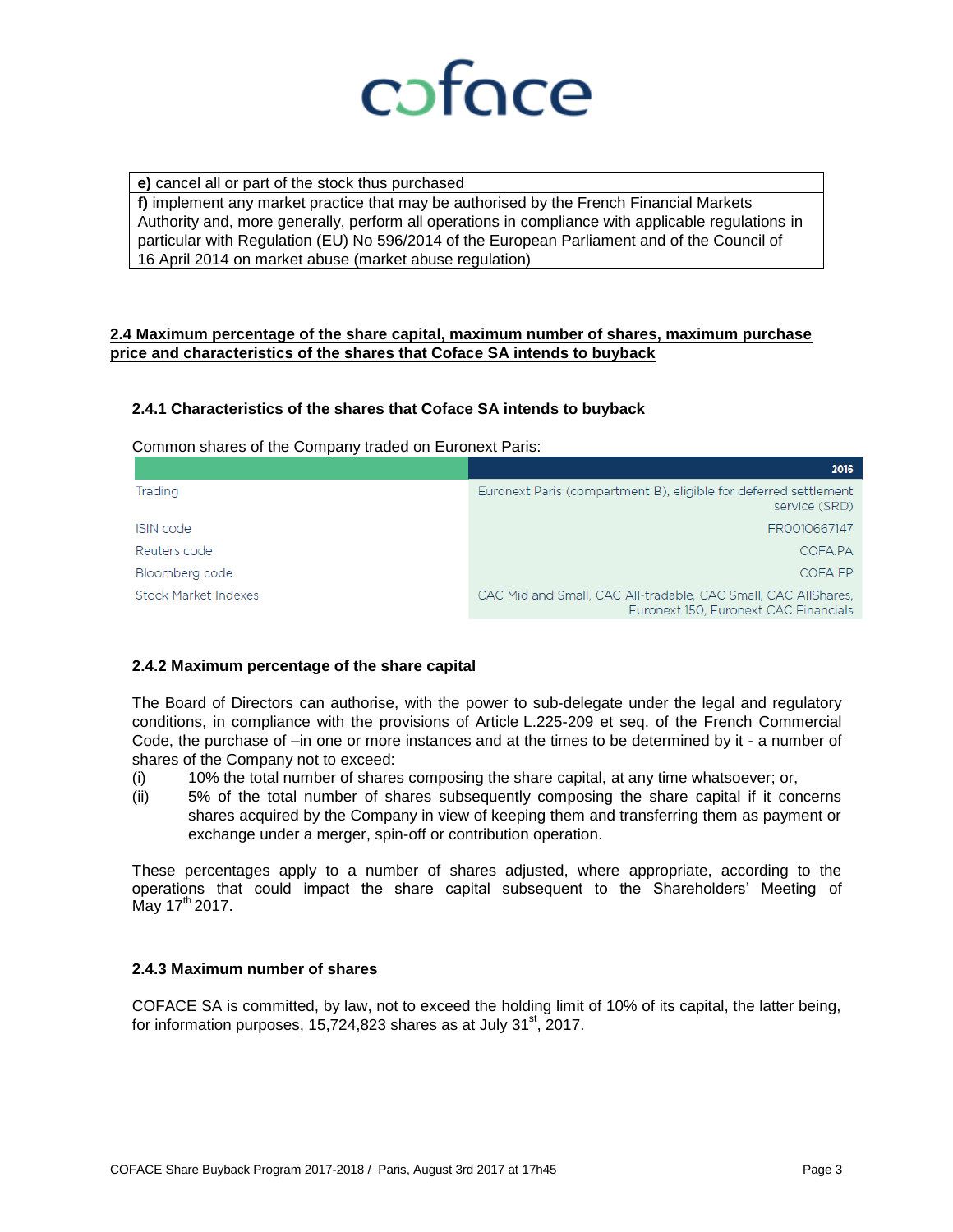### coface

#### **2.4.4 Maximum purchase price**

According to the fifth (5<sup>th</sup>) resolution proposed and accepted by the Shareholder's Combined General Meeting of May 17<sup>th</sup>, 2017, the maximum purchase price per unit may not exceed €12, excluding costs.

The Board of Directors may nevertheless, for operations involving the Company's capital, in particular a modification of the par value of the share, a capital increase by incorporation of reserves following the creation and allocation of bonus shares, a stock split or reverse stock split, adjust the aforementioned maximum purchase price in order to take into account the impact of these operations on the value of the Company's stock.

#### **2.4.5 Other information**

The acquisition, disposal or transfer of these shares may be completed and paid for by all methods authorised by the current regulations, on a regulated market, multilateral trading system, a systematic internaliser, or over the counter, in particular through the acquisition or disposal of blocks of shares, using options or other derivative financial instruments, or warrants or, more generally, securities entitling their bearers to shares of the Company, at the times that the Board of Directors will determine.

The Board of Directors shall have all powers, with the power to sub delegate in compliance with legislative and regulatory conditions, in order to, in accordance with applicable legislative and regulatory provisions, proceed with the permitted reallocation of repurchased shares in view of one of the objectives of the programme, to one or more of its other objectives, or even their disposal, on or off the market.

#### **2.5 Term of the 2016-2017 Share Buyback Program**

According to the fifth  $(5<sup>th</sup>)$  resolution proposed and accepted by the Shareholders' Combined General Meeting of May 17<sup>th</sup>, 2017, this Program will have a maximum period of eighteen (18) months from the date of said Combined General Meeting and will therefore continue no later than November 16<sup>th</sup>, 2018 (including) or until the date of its renewal by a Shareholders' General Meeting, the one occurring first.

This authorisation concludes the authorisation granted by the fifth  $(5<sup>th</sup>)$  resolution that was adopted by the Shareholders' Combined Meeting of May  $19<sup>th</sup>$ , 2016.